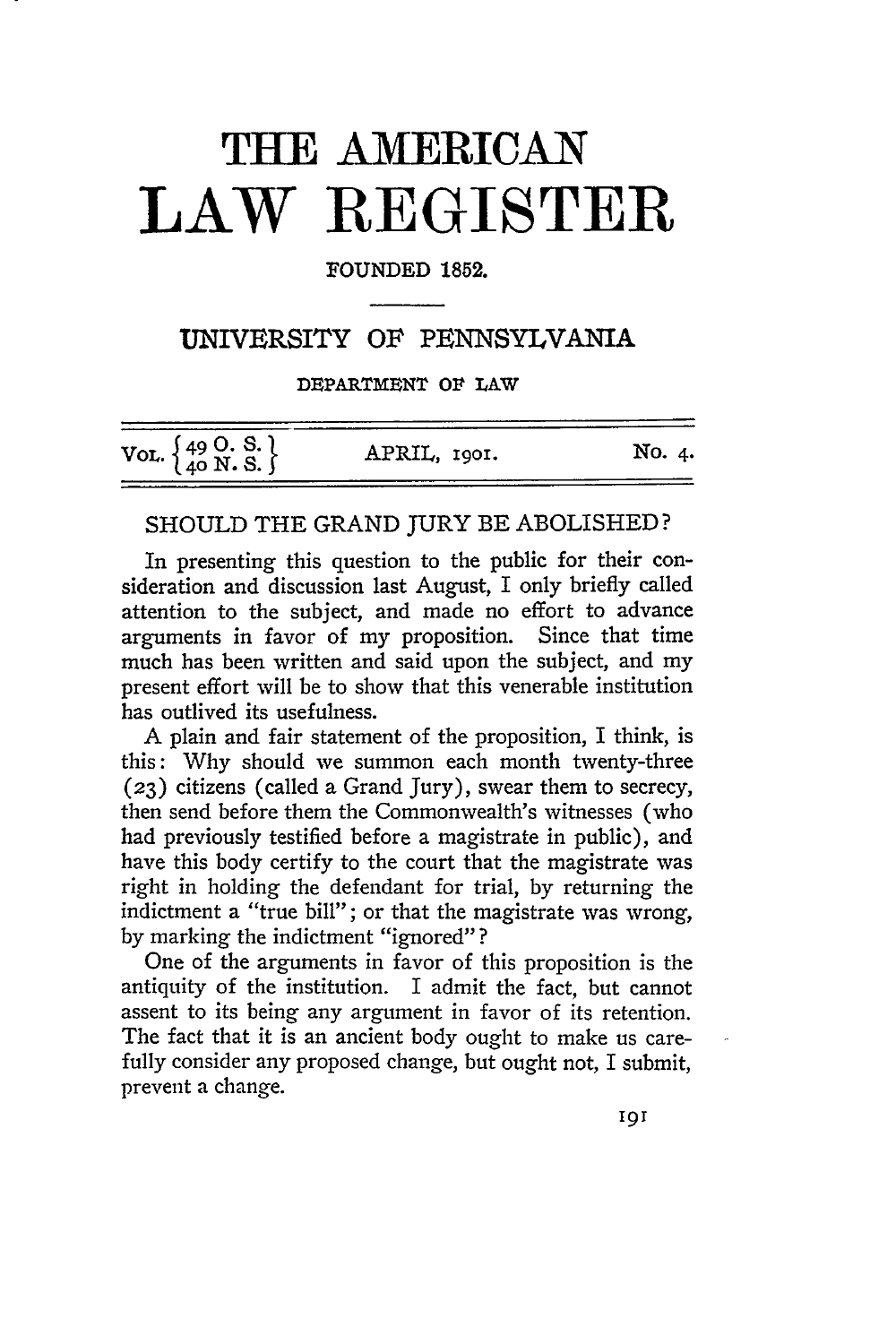One of the most objectionable features of the Grand Jury system is the secrecy of its sessions. The only argument I have seen advanced in favor of the oath of secrecy is that it would be very unfair and prejudicial to a person accused of crime, if a bill of indictment was ignored, to have the evidence made public. But as every defendant whose case goes to the Grand Jury has had a hearing before a magistrate, where the witnesses were examined in public, the reason does not seem to be a very strong one. The other view of the situation is that a secret session makes it possible for the unwilling or corrupted witness to refrain from telling the whole truth, and by withholding the whole or part of a story, cause an indictment to be "ignored" that ought to be found "true."

A hearing before a magistrate is a public one, and we know exactly what the testimony is on which a defendant is held for trial or discharged. What is to be gained **by** having a body in secret hear the same testimony (if it is the same), or making it possible for the witnesses to change their story when no outsider can hear them and thus cause a return of "ignored" **?**

There is the additional wrong to the individual grand juror of being liable to criticism and censure for a result that he may have had no hand, or rather voice, in producing, or which was entirely proper from the evidence heard by him, but which he is prevented from disclosing.

Is it not more in accord with the whole system of the administration of justice to have all its avenues open to the public?

Why should there be this "dark corner" for evil deeds? From a somewhat extended experience in the .criminal courts, I can say that I never knew an indictment found "true" that ought to have been "ignored"; but I have known many to be "ignored" that ought to have been found "true."

Has anybody's experience been different? Aside from the feature of secrecy, why should there be any Grand Jury at all? What need does it supply?

When the citizen was liable to persecution by the crown, or government, before magistrates appointed by the same power, and had to be tried before judges holding office at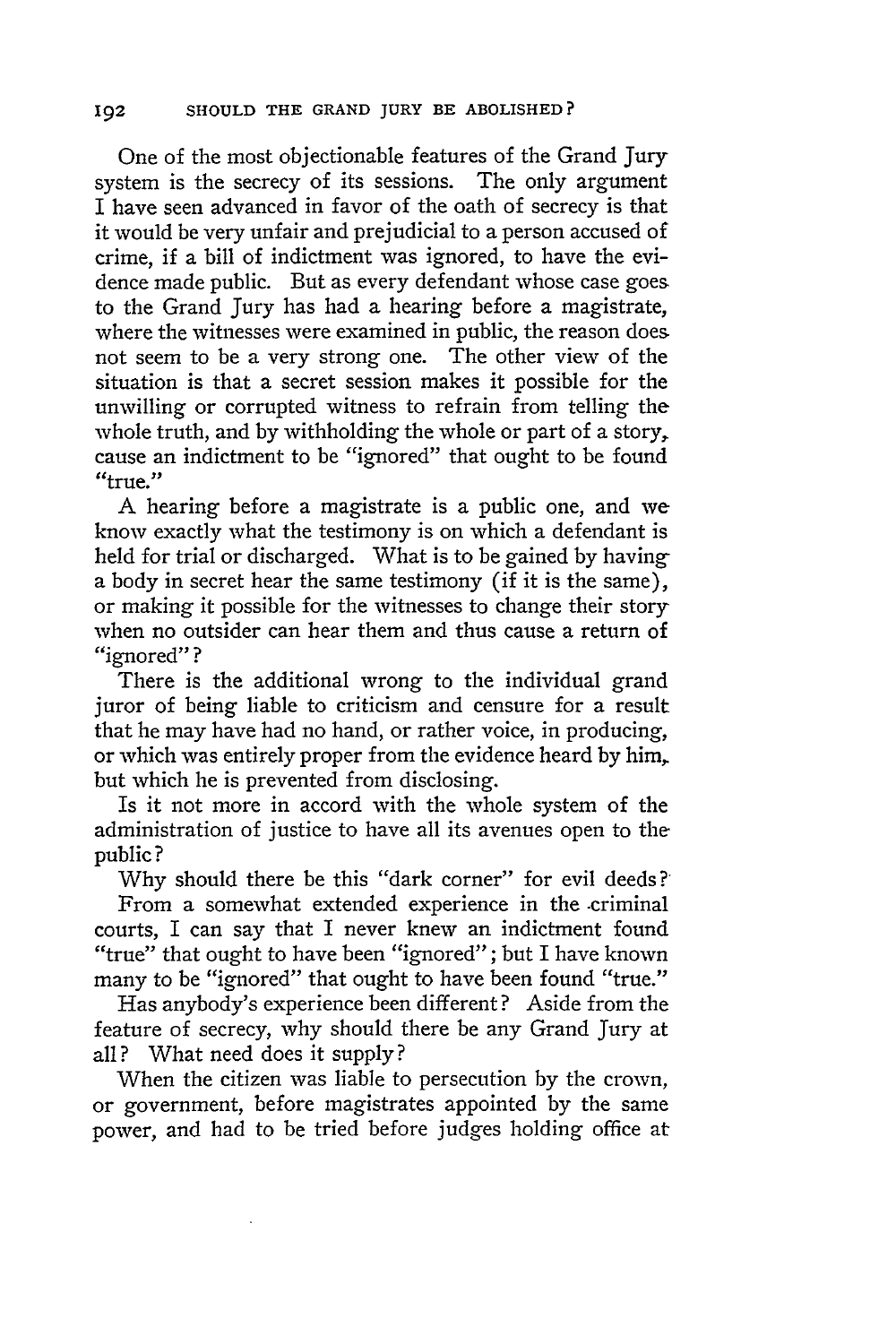"the pleasure of the King," there may have been a use, and a good one, for the Grand Jury to stand between the power of the oppressor and the individual. The secret session prevented any one from fixing the responsibility for the result; and as the number of the Grand Jury was twentythree, and it required twelve votes to find a "true bill," there always was a large margin of uncertainty as to how the members voted on any case. But is any citizen now liable to persecution by the government?

He elects his own magistrates and judges. Every man is presumed to be innocent till proved guilty; every reasonable doubt is given to a defendant; and the legality of every commitment can be inquired into, at the request of any defendant, by a judge, by means of a writ of habeas corpus. This would seem to give the citizen every protection an innocent man should want.

I can understand why the guilty man should be firm in his demand for the Grand Jury. It gives him a chance to produce an improper result by corrupting witnesses or jurymen under the cover of secrecy.

In our great desire to secure to the individual accused of crime all reasonable safeguards, let us not forget that the community has some rights that ought not to be overlooked. Probably a natural question is, what would you give us in place of this body? I would have every binding over certified by the magistrate to the district attorney. I would have the district attorney draw an indictment, just as he now does, and have that filed in court as the Commonwealth's statement of its charge; the same as a plaintiff's "statement of claim" in civil matters. This should be treated as an indictment now is, in all future steps.

By this we accomplish what? We save the time and expense of all the witnesses for the Commonwealth for at least one day. Every step in the prosecution of crime is open and aboveboard. There is no place where those that want to do evil can find a secret corner in which to procure protection from crime provided by the law.

What do we lose? The one accused of crime loses an opportunity to corrupt witnesses to testify falsely where their falsehood cannot be discovered, or to debauch jurymen, and being deprived of these great privileges, loses a "chance."